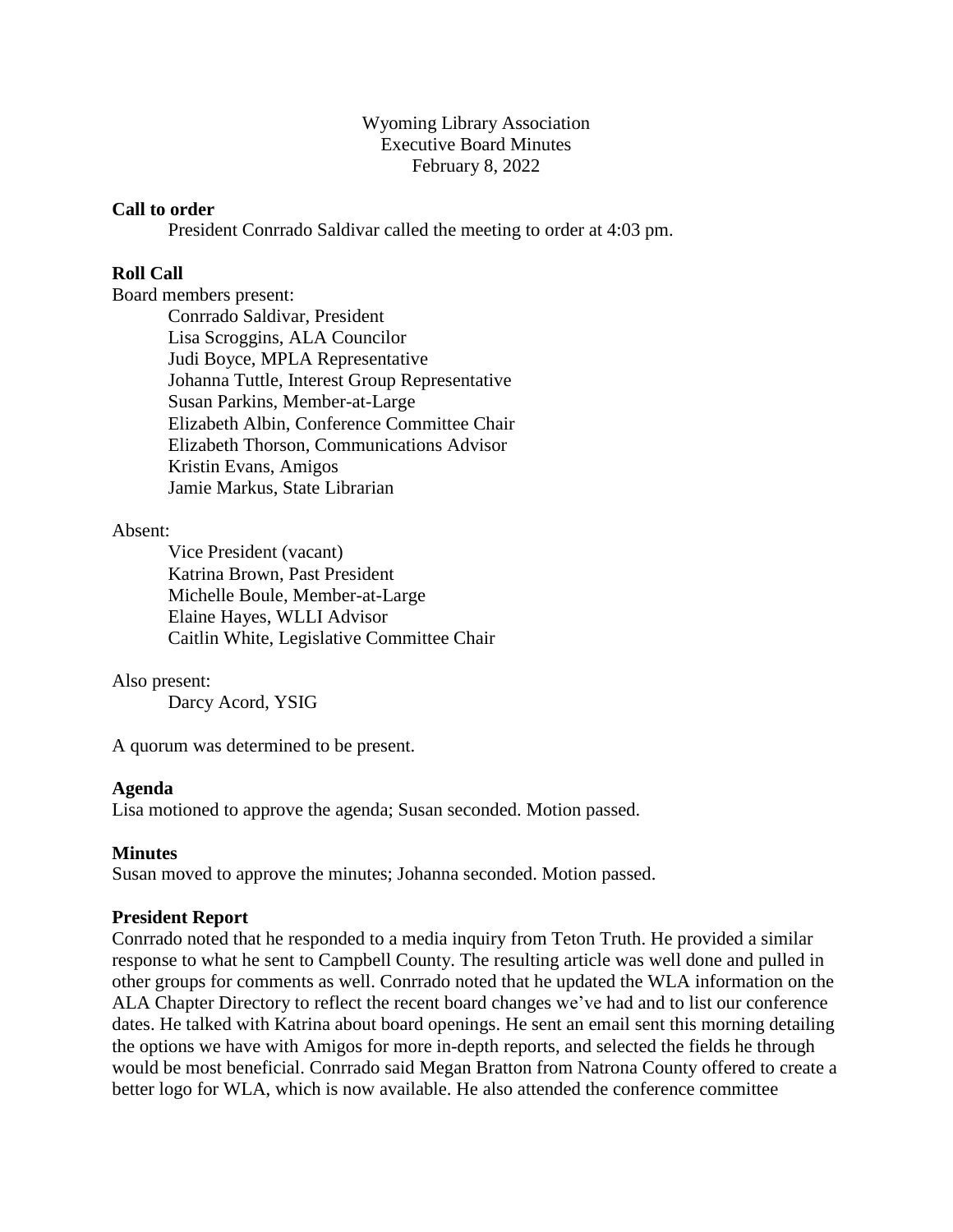meeting. There is currently no Vice President available to chair the conference program planning subcommittee, so he will fill in for now. The only vacancy on that committee is from the Programming Interest Group. All other slots are filled. YSIG requested Conrrado's attendance at their May meeting in Buffalo, which he plans to attend.

#### **Vice President Report**

Vacant, no report.

#### **Past President**

Katrina was absent. No report.

#### **Amigos Report**

Kristin reported that Amigos has received requests from other library groups to include more information on their reports, so they have updated options on what can be requested. She provided the options to Conrrado. Kristin has been working with conference committee chair Elizabeth Albin to get information on past vendors, examples of prior paperwork and other conference details. She has also been investigating renewal options for memberships which she will cover later.

# **Executive Board Member Reports**

# **ALA Councilor's Report –**

Lisa attended an ALA orientation zoom. She also attended the LibLearnX conference, which is the new alternative to the midwinter meeting. She voted on what she felt prepared for and abstained from other issues. She attended sessions to learn the background on the issues she was unclear about. Lisa reported that despite extended sessions, they were unable to cover all the topics that needed to be covered, so another meeting will be held in March. After that meeting, she will submit a single report detailing everything. She sent an email to all WLA members on the resolutions so everyone can be aware and comment if they like. She has received some feedback and is taking it into consideration and will vote according to Wyoming values. Lisa also reported that she sent an email to all school librarians in Laramie County telling them "Your organization (WLA) supports you." She hoped that maybe some of them would join because of that, but even if they don't, they know they have support. The email was to provide help with presenting some support/info. She also plans on emailing information on intellectual freedom to school librarians soon.

Prior to Jeff leaving, he appointed Lisa to chair an ad hoc committee for Intellectual Freedom. She reported that the committee came together quickly, with several people willing to serve and they have already been working on their goals of providing policies and procedural information for intellectual freedom, and coming up with training opportunities for staff, boards, local officials, etc. on the topic, as well as a "what to do if you're challenged" roadmap. She has divided the group into two subgroups, one working on policies and procedures, and the other focusing on training modules.

## **MPLA Representative –**

Judi reported that she is working on updating the MPLA member list and getting correct email addresses for the board. She is also looking for recommendations for the MPLA Board Choice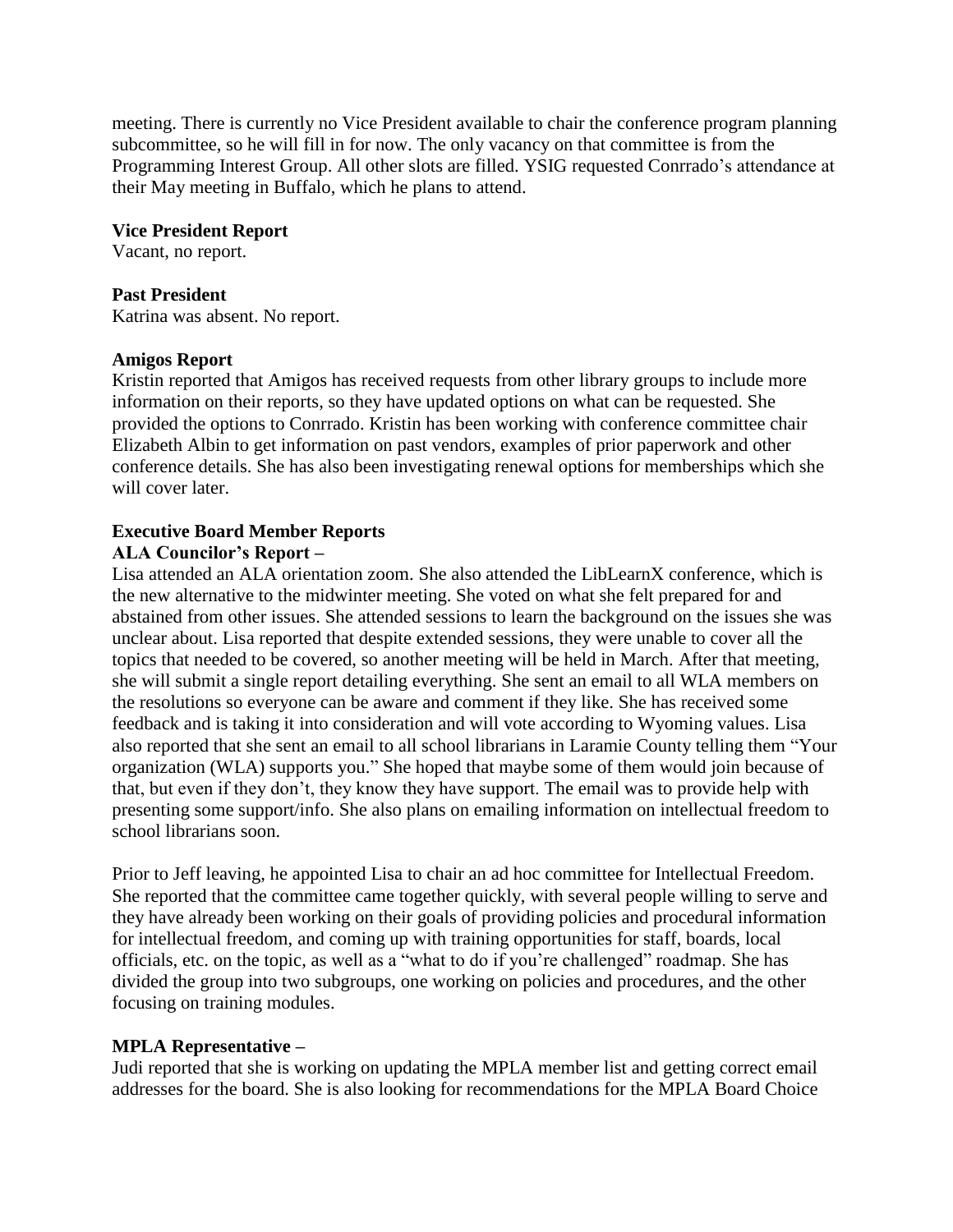free membership. She also noted that the monthly Chew and Chat will be at noon on March 23. It is open to non-members. Anyone wanting the link should let Judi know.

**Interest Groups –**

SLIG – no updates

LEAD – no update. Johanna noted that she has spoken to some members of the mentorship program and things appear to be going well.

YSIG is gearing up for their meeting in May. Becky Prelle is looking for people who could speak on intellectual freedom, as well as presenters to speak on the topic of burnout. They're hoping to find a dynamic, in-person presenter. If anyone has suggestions for speakers, please email that information to Johanna.

PIG- Johanna hasn't heard from anyone in this newly formed group yet but will update when she does.

## **Members-at-Large –**

Michelle was absent

Susan sent a report on Whova conference stats to Conrrado who shared it with the board. She noted there were areas of the app she is hoping we will use more in the future. She has been working with the conference planning committee to get the app set up for the upcoming conference, adding administrators to the app, and so on.

# **WLLI Report –**

Elaine was not present.

## **Conference Committee Chair -**

Elizabeth Albin – Reminded the board that the conference is scheduled for September 28-30, with the "Stronger Together" theme focused on returning to meeting in person, as well as supporting one another with intellectual freedom, etc. She has been working on the details of the Whova app with Susan. The committee is hoping to have a virtual side in addition to the inperson conference. She is hoping this will include at least a few speakers and other things for people who are uninterested in meeting in person or can't attend. The committee is also working on creating a timeline for when vendor information, registration, and other details will be out.

## **Legislative Committee –**

Caitlin was absent. Conrrado noted that the Legislative Reception is next Thursday, at 5 pm for an update with lobbyist Sheralyn Kaiser, and 5:30 with Legislators.

**Awards/Grants committee –** No report

**Communications Advisor –**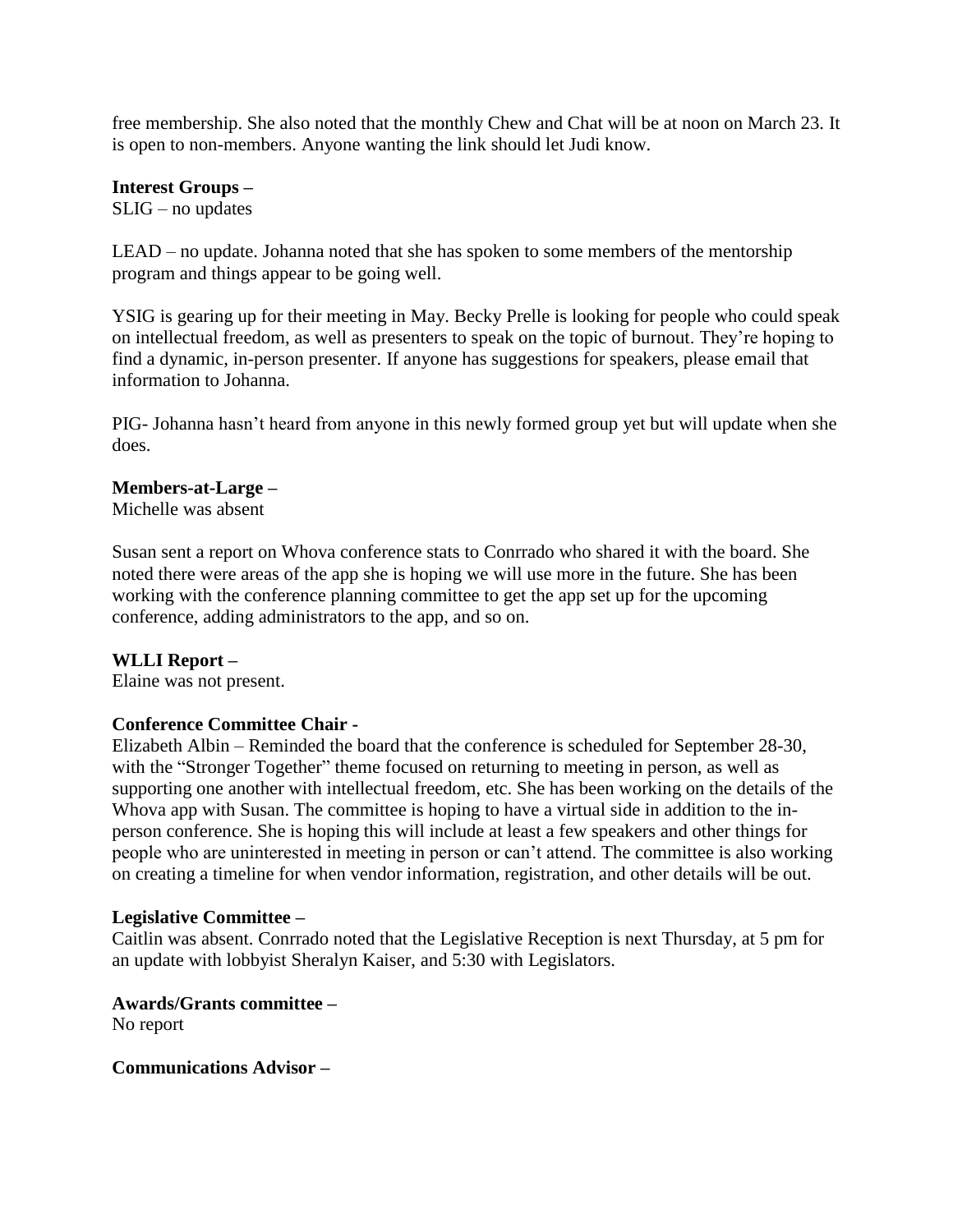Elizabeth Thorson reminded everyone that things that need to be posted to the website should be sent to her a few days ahead of time so they can get posted in time. Staff shortages make it hard for her to post things last-minute.

## **Membership Ad-hoc committee –**

Elizabeth Thorson noted Jeff was working on sending out a notice about making bylaws changes before he left. If anyone is aware of what changes are needed, please let her know. Conrrado noted that the issues he was aware of were related to the ad hoc committees. The EDI committee and Intellectual Freedom committee are both currently ad hoc committees, and there was discussion on whether to make those into standing committees instead. Later in the meeting, Lisa suggested considering leaving the committees ad hoc rather than switching to standing committees because if interest wanes and people aren't able/willing to serve on the committees, it would send a negative message to have to dissolve those committees. Conrrado asked everyone to be considering that. Elizabeth Albin noted that conference committee suggested adding a code of conduct for events, which would likely need to go through the bylaws change as well.

# **EDI Ad-hoc committee –**

Conrrado reported that the January Open Conversation went well with 15 people attending, and several staying afterward to continue with follow-up discussions. He noted that there was a lot of resource sharing that also was sent out to WLA and WYLD list. The next Open Conversations meeting is February 15. He sent out information on the upcoming meeting to the WLA membership today and 13 people are already registered. He also reported that he had visited with Judi about submitting an article about the Open Conversations to the MPLA newsletter. The EDI Committee will be meeting next week and get something together for that. The group is also working on input for ALA's Cultural Proficiencies for Racial Equity Framework. There will be an update on what that is and how to do it. The project has a tight timeline with final feedback due March 2.

## **State Librarian –**

Jamie reported that he is busy preparing for the legislative session. He has read through 140 bills, and said there is nothing egregious at this point. He anticipates another email from Caitlin on Monday, and then updates as needed. This is a budget session  $-20$  working days - so all proposed legislation must be on the books by Friday to be considered. He noted that he is not sure what the legislative reception will bring this next week. In the past few years, legislator participation has been minimal, which he attributes to the remodel that required the capital to be shut down, shifting meetings farther away, and last year's coronavirus impact, which prevented the reception from taking place. Adjustments may need to be made for the future, but it might take a couple of years to see how things adjust after these disruptions. Other than that, Jamie is watching legislation and particularly other states who are facing major issues. He is surprised that there hasn't been more potentially limiting legislation proposed here, given the challenges that have come up recently and the fact that it's been a hot topic in many other states.

# **Intellectual Freedom Ad-hoc Committee –**

Lisa noted that the committee is working to have something by the end of March to submit to Elizabeth Thorson for the website. Darcy serves on one of the committees and reported that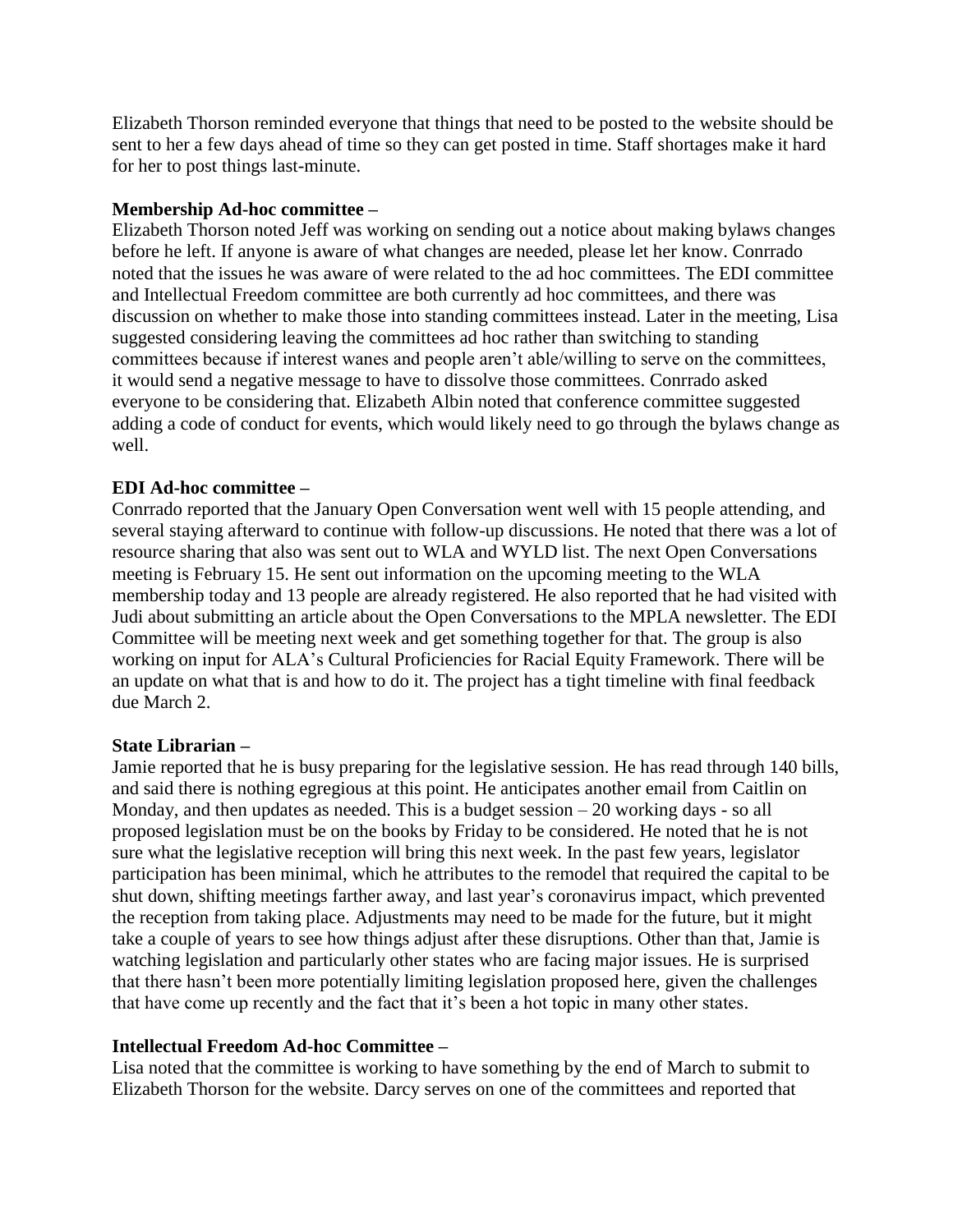they're working on early March as a deadline for drafts, and then refining the information by the end of the month. Lisa noted that they aren't starting from scratch or trying to reinvent the wheel. Instead, they are using documents that already exist and tweaking them to be Wyoming relevant.

## **New Business –**

None

# **Old Business –**

# **Vacancies –**

- Vice President and Secretary-Treasurer Katrina and Kate Mutch have visited about the vacancies for Vice President and Secretary/Treasurer position.
- Legislative Committee positions filled Caitlin was able to recruit four new members Kip Roberson, Lindsey Travis, Brittany Morton and Darcy Acord. The committee met last week.
- Awards/grants committee a couple of people have expressed interest and these positions will likely be filled soon
- Financial Auditing Advisor focusing on other committees first
- Annual conference committee has a potential lead

# **Advocacy-**

EveryLibrary – Conrrado is working on sending information and shifting his focus to this project. He was able to connect EveryLibrary and Campbell County Director Terri Lesley so she can work with them to meet the needs of their library. Regarding the financial component, an overview of what was in the agreement was sent to public and academic directors. Part of the agreement requirements is a three-day in-person meeting with EveryLibrary representatives to lay out plans and figure out how to progress. Early April is the target date listed in the agreement, but it will depend on schedules.

# **Membership Auto-Renewal –**

Kristin reminded everyone of the issues that automatically invoicing people presents. With members not being prompted to update their salary information, they are potentially paying less than they would owe as the invoice would reflect the amount they paid the previous year. Kristin reported that she researched the changes that could make it possible to provide a prompt or link for people to update their information. She noted that there is also an issue with the timing of the notices. Wild Apricot does not allow membership to start on the day of payment so users could potentially have shorter memberships depending on when they pay. She suggested sending the renewal notice a week before the membership expiration. There is no penalty for paying late. Lapsed members currently are not getting notices after they don't pay by the end of their membership. Kristin requested having someone appointed to work with her on the details of this. Conrrado suggested Elizabeth Thorson, who agreed.

# **Date of Next Meeting –**

The next meeting will be on March 8, 2022, at 4 pm.

# **Adjourned –**

The meeting adjourned at 4:55 pm.